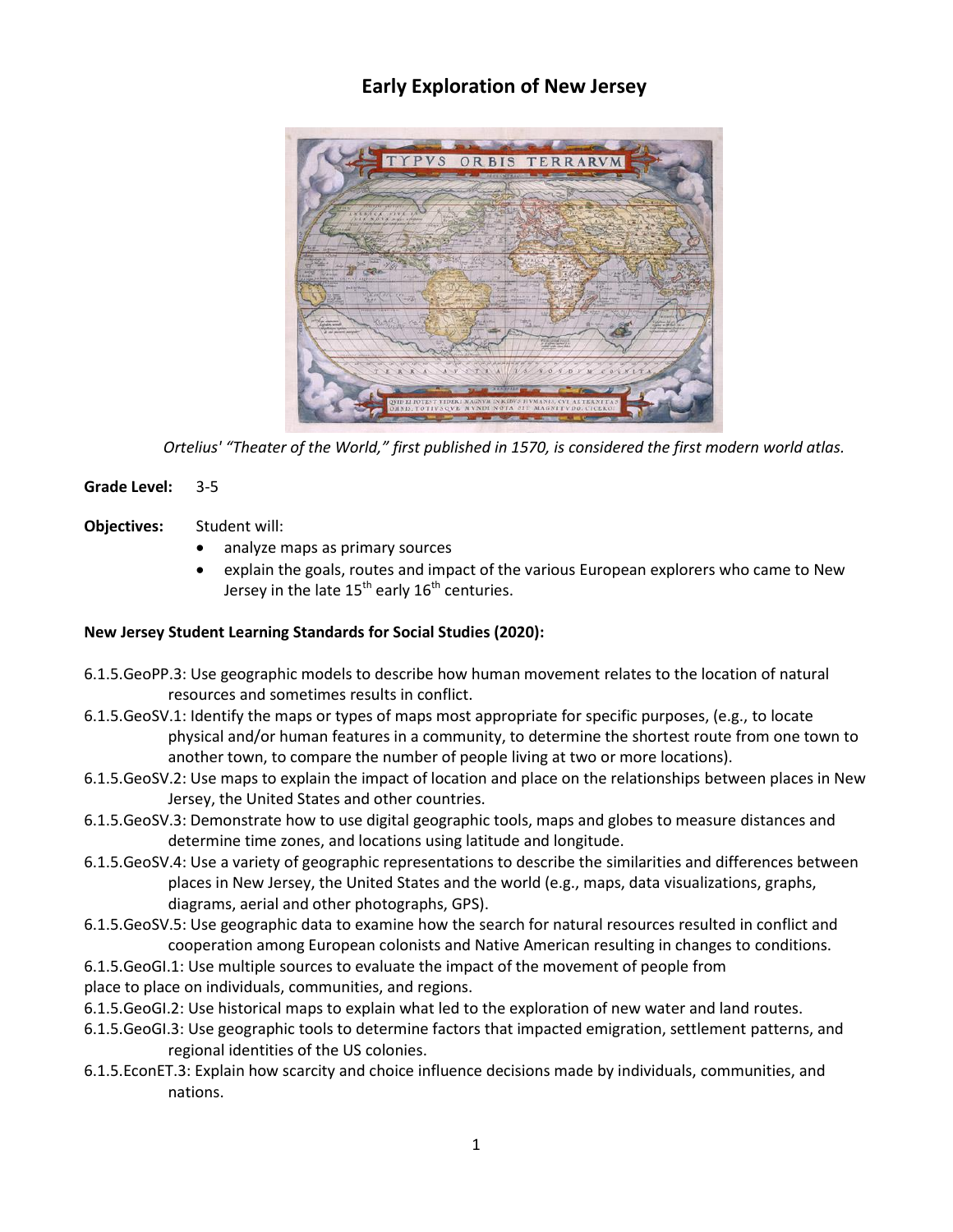6.1.5.EconEM.4: Compare different regions of New Jersey to determine the role that geography, natural resources, climate, transportation, technology, and/or the labor force play in economic opportunities.

## **Common Core ELA Standards:**

- RI.4.2 Determine the main idea of a text and explain how it is supported by key details; summarize the text.
- RI.4.3 Explain…ideas or concepts in a historical…text
- RI.4.4 Determine the meaning of general academic and domain-specific words or phrases in a text
- RI.4.7. Interpret information presented visually, orally or quantitatively and explain how the information contributes to an understanding of the text in which it appears.
- RI.4.9 Integrate information from two texts on the same topic in order to write or speak about the subject knowledgeably.
- RI.4.10 Read and comprehend informational texts…
- W.4.2 Write informative/explanatory texts to examine a topic and convey ideas and information clearly
- W.4.4 Produce clear and coherent writing in which the development and organization are appropriate to task, purpose and audience
- W.4.7 Conduct short research project that builds knowledge through investigation of different aspects of a topic
- W.4.9 Draw evidence from ...informational texts to support analysis, reflection and research
- SL.4.1 Engage effectively in a range of collaborative discussions (one-on-one…)
- SL.4.2 Paraphrase …information presented in diverse media,…including orally

### **Focus questions:**

How did the decisions of individuals and groups influence the creation of New Jersey and the United States?

### **Supplementary Resources:**

 Hangout NJ: Cartoon History of the Exploration of New Jersey: [http://www.state.nj.us/hangout\\_nj/images\\_cartoon/exall.pdf](http://www.state.nj.us/hangout_nj/images_cartoon/exall.pdf)

### **Procedures/Activities:**

- 1. Students select one of the following explorers:
	- Christopher Columbus
	- Giovanni da Verrazano
	- Henry Hudson
	- Cornelius J. May
	- Giovanni Caboto (Cabot)

You become that explorer and explain:

- Who you are?
- Where you are from?
- Where did you explore?
- When did you explore?
- Why did you explore?
- What did you find?